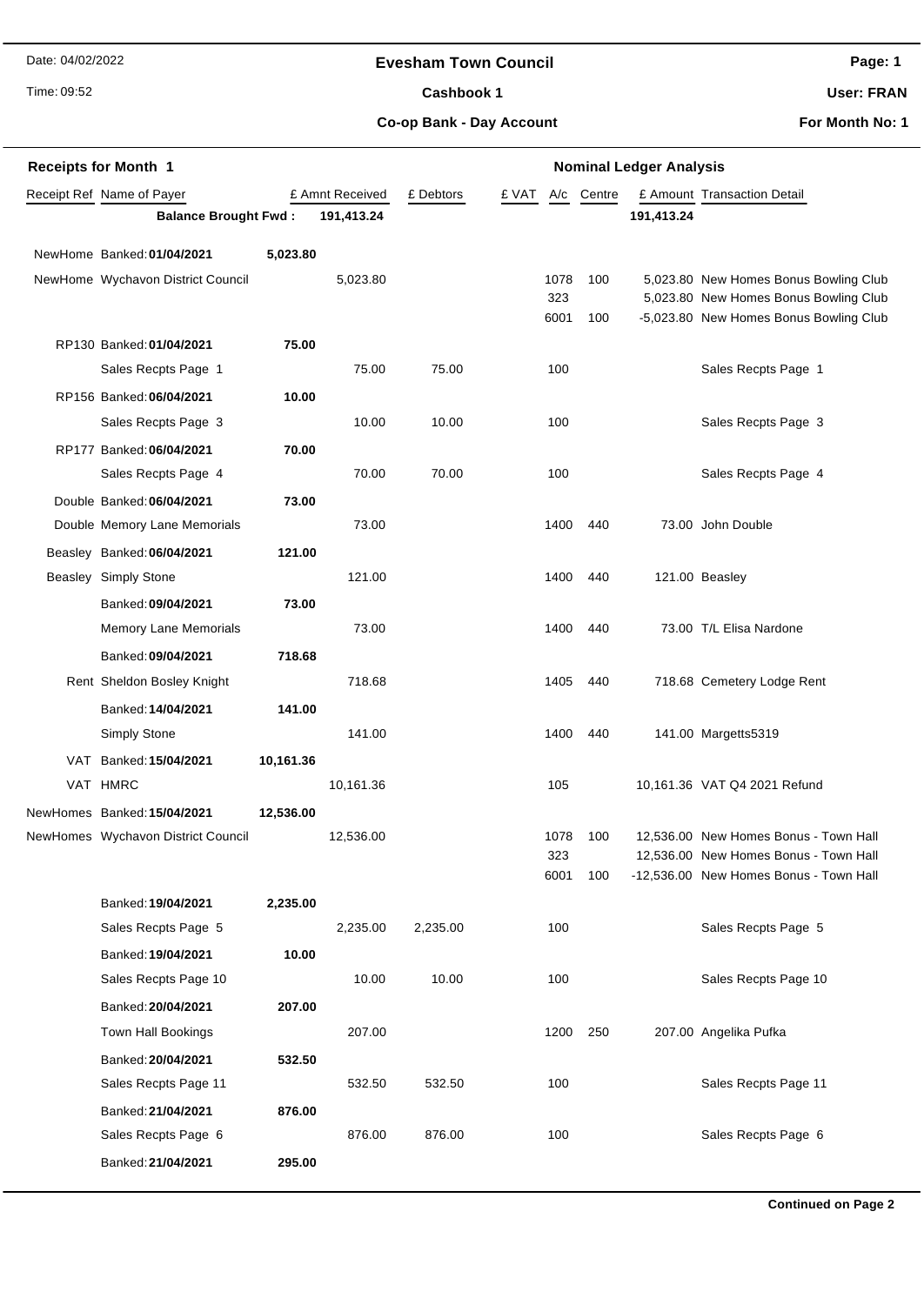Date: 04/02/2022

Time: 09:52

## **Evesham Town Council**

Cashbook 1

**Page: 2**

**User: FRAN**

**Co-op Bank - Day Account**

**For Month No: 1**

| <b>Receipts for Month 1</b> |                                       |            |                 | <b>Nominal Ledger Analysis</b> |            |             |        |                |                                                                                 |  |  |
|-----------------------------|---------------------------------------|------------|-----------------|--------------------------------|------------|-------------|--------|----------------|---------------------------------------------------------------------------------|--|--|
|                             | Receipt Ref Name of Payer             |            | £ Amnt Received | £ Debtors                      | £ VAT      | A/c         | Centre |                | £ Amount Transaction Detail                                                     |  |  |
|                             |                                       |            |                 |                                |            |             |        |                |                                                                                 |  |  |
|                             | Simply Stone                          |            | 295.00          |                                |            | 1400        | 440    |                | 295.00 Fees Roud 5254                                                           |  |  |
|                             | NewHomes Banked: 26/04/2021           | 4,926.20   |                 |                                |            |             |        |                |                                                                                 |  |  |
|                             | NewHomes Wychavon District Council    |            | 4,926.20        |                                |            | 1078        | 100    |                | 4,926.20 New Homes Bonus - Bowls Lift                                           |  |  |
|                             |                                       |            |                 |                                |            | 323<br>6001 | 100    |                | 4,926.20 New Homes Bonus - Bowls Lift<br>-4,926.20 New Homes Bonus - Bowls Lift |  |  |
|                             | Banked: 26/04/2021                    | 4,645.00   |                 |                                |            |             |        |                |                                                                                 |  |  |
|                             | Sales Recpts Page 7                   |            | 4,645.00        | 4,645.00                       |            | 100         |        |                | Sales Recpts Page 7                                                             |  |  |
|                             | Banked: 26/04/2021                    | 10.00      |                 |                                |            |             |        |                |                                                                                 |  |  |
|                             | Sales Recpts Page 8                   |            | 10.00           | 10.00                          |            | 100         |        |                | Sales Recpts Page 8                                                             |  |  |
|                             | Banked: 26/04/2021                    | 75.00      |                 |                                |            |             |        |                |                                                                                 |  |  |
|                             | Sales Recpts Page 9                   |            | 75.00           | 75.00                          |            | 100         |        |                | Sales Recpts Page 9                                                             |  |  |
|                             | Banked: 27/04/2021                    | 295.00     |                 |                                |            |             |        |                |                                                                                 |  |  |
|                             | Memory Lane Memorials                 |            | 295.00          |                                |            | 1400        | 440    |                | 295.00 T/L Siglioccolo                                                          |  |  |
|                             | Banked: 27/04/2021                    | 295.00     |                 |                                |            |             |        |                |                                                                                 |  |  |
|                             | <b>Simply Stone</b>                   |            | 295.00          |                                |            | 1400        | 440    |                | 295.00 Fees Siglioccolo                                                         |  |  |
|                             | Banked: 27/04/2021                    | $-295.00$  |                 |                                |            |             |        |                |                                                                                 |  |  |
|                             | <b>Memory Lane Memorials</b>          |            | $-295.00$       |                                |            | 1400        | 440    |                | -295.00 Reverse Siglioccolo                                                     |  |  |
|                             | Banked: 27/04/2021                    | 295.00     |                 |                                |            |             |        |                |                                                                                 |  |  |
|                             | Memory Lane Memorials                 |            | 295.00          |                                |            | 1400        | 440    |                | 295.00 T/L John Garrett                                                         |  |  |
|                             | Precept Banked: 29/04/2021            | 308,909.00 |                 |                                |            |             |        |                |                                                                                 |  |  |
|                             | Precept Wychavon District Council     |            | 308,909.00      |                                |            | 1076        | 100    |                | 287,550.00 Precept Part 1                                                       |  |  |
|                             |                                       |            |                 |                                |            | 1077        | 100    |                | 21,359.00 Suport Grant Part 1                                                   |  |  |
|                             | WDC Banked: 29/04/2021                | 20,985.26  |                 |                                |            |             |        |                |                                                                                 |  |  |
|                             | WDC Wychavon District Council         |            | 20,985.26       |                                |            | 1082        | 100    | 15,985.26 CIL  |                                                                                 |  |  |
|                             |                                       |            |                 |                                |            | 324         |        | 15,985.26 CIL  |                                                                                 |  |  |
|                             |                                       |            |                 | 5,000.00                       |            | 6001<br>100 | 100    | -15,985.26 CIL | Sales Recpts Page 2                                                             |  |  |
|                             | Banked: 30/04/2021                    | 1,019.74   |                 |                                |            |             |        |                |                                                                                 |  |  |
|                             | <b>Local Authorities Mutual Inves</b> |            | 1,019.74        |                                |            | 1085        | 100    |                | 1,019.74 CCLA Interest                                                          |  |  |
|                             | Banked: 30/04/2021                    | 126.26     |                 |                                |            |             |        |                |                                                                                 |  |  |
|                             | Sumup - Almonry                       |            | 80.54           |                                | 13.42 1505 |             | 500    |                | 67.12 April Sales - VATable                                                     |  |  |
|                             | Sumup - Almonry                       |            | 47.89           |                                |            | 1505        | 500    |                | 47.89 April Sales - Non VATable                                                 |  |  |
|                             | Sumup - Almonry                       |            | $-2.17$         |                                |            | 4900        | 500    |                | -2.17 Sumup Fees April                                                          |  |  |
|                             | <b>Total Receipts for Month</b>       | 374,444.80 |                 | 13,538.50                      | 13.42      |             |        | 360,892.88     |                                                                                 |  |  |
|                             |                                       |            |                 |                                |            |             |        |                |                                                                                 |  |  |
|                             |                                       |            |                 |                                |            |             |        |                |                                                                                 |  |  |
|                             | <b>Cashbook Totals</b>                | 565,858.04 |                 | 13,538.50                      | 13.42      |             |        | 552,306.12     |                                                                                 |  |  |